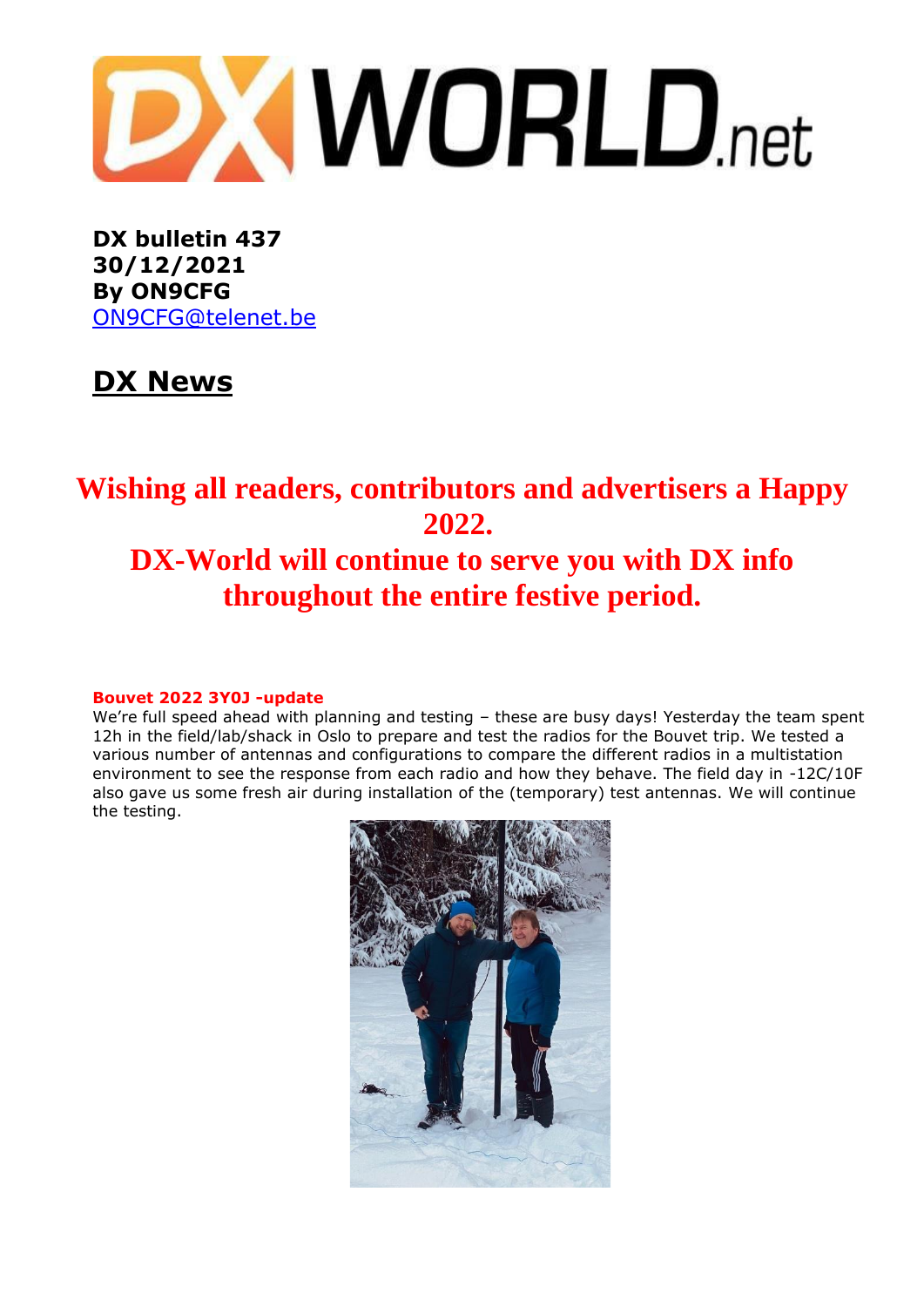#### **News regarding KH1, KH3, KH5 and KH9 – by Don N1DG**

On Dec 21, 2021, the Federal Register published a request from NOAA and the USFWS for comments and input regarding an upcoming new Monument Management Plan for the Pacific Remote Islands Marine National Monument. The Monument encompasses approximately 495,189 square miles (1,282,534 square kilometers) in the central Pacific Ocean. It includes seven islands and atolls: Baker, Howland, and Jarvis Island; Johnston, Wake, and Palmyra Atoll; and Kingman Reef. You can read the document and instructions for submitting comments **[here](https://www.federalregister.gov/documents/2021/12/21/2021-27535/pacific-remote-islands-marine-national-monument-monument-management-plan)**

#### **2nd EUDX Contest 2022**

The European Dx Contest Club has the honor to invite you to participate in the second edition of the **EU-DX [Contest](https://eudxcc.altervista.org/eu-dx-contest/)**. The contest has gained popularity since its first edition – 1645 logs received in 2021!

This year in addition to the confirmation of WIMo, we have as sponsors, also Mastrant and the prestigious Funkamateur magazine! The objective is to establish as many contacts as possible between radio amateurs around the world and radio amateurs in the European Union countries. We invite all of you to take part in **EU DX [CONTEST](https://eudxcc.altervista.org/eu-dx-contest/)** from 18.:00 UTC on 5th February till 18:00 UTC on 6th February, 2022.

# **DXCC**

### **This week on air**

**This can change daily, please visit** <https://www.dx-world.net/> **for updates.**

**4L, GEORGIA** Markus, DL8RDS is operating as 4L9MH until January 8. Activity on 20, 15 and 10 meter using mostly CW. QSL via home call.

**6W, SENEGAL** Jacques, F6HMJ is QRV as 6W7/call until February 22. Activity from 40 to 10 meter using CW and SSB. QSL via home call.

**6Y, JAMAICA** Lester, W8YCM is operating as 6Y6Y until January 2022. QSL via home call, direct only.

**8Q, MALDIVES** Ric, HB9FHV is active from Dhigurah as 8Q7RI until January 6. Operation from 80 to 20 meter using a dipole. QSL via home call.

**8Q, MALDIVES** Tom, OE1TRI is active as 8Q7TR from South Ari Atoll until January 3. Activity on 80, 40, 20, 15 and 10 meter using SSB and FT8. QSL via bureau.

**9J, ZAMBIA** Mario, IK1MYT is once again QRV from Lusaka as 9J2MYT until June 2022.

Activity on 40, 20, 17, 15 and 10 meter using SSB. QSL via IZ3KVD, Club Log OQRS.

**EX, KYRGYZSTAN** Val, US4MAO will be active as EX0NN starting from January 2022. Operation during his spare time using verticals from 40 to 15 meter using CW and FT8.

**FS, ST MARTIN** David, F8AAN will once again be operating as FS/call from January 1 until January 20. Operation from 40 to 10 meter using CW only. QSL via Club Log.

**HR, HONDURAS** Gerard F2JD is active as HR5/call from Copan until April 5, 2022. Activity on HF using CW, SSB and digi. QSL via F6AJA, direct or bureau. <http://lesnouvellesdx.fr/voirlogs.php> **HS, THAILAND** Brad, VK2BY is once again active as HS0ZNR from Nam Yuen district until January 21. QSL via VK2BY and LoTW.

**JD1, OGASAWARA** Harry, JG7PSJ is once again active as JD1BMH until January 1, 2022. Operation from 80 to 10 meter using CW, SSB and RTTY.

**OX, GREENLAND** Nils, SM3UQK is once again operating as OX/SE3A until early January. Operation likely on 40 and 20 meter.

**PJ7, ST MAARTEN** Jeff, VA3QSL will once again be QRV as PJ7/call from January 4 until February 6. Activity in 'holiday-style' from 40 to 6 meter using CW, SSB and digi. QSL via home call, LoTW.

**V5, NAMIBIA** Gunter, DK2WH is again as V51WH and V55Y until March 2022. QSL via DK2WH, direct or bureau.

**Z3, MACEDONIA** Michael, DF8AN is active as Z38/call until January 5. Operation using CW and digital modes. QSL via home call, direct or bureau.

### **Coming up soon**

**5Z, KENYA** Ferdy, HB9DSP will be operating as 5Z4/call from the Scorpion Villa in Malindi between January 12 and January 27, 2022. This is his first DXpedition, look for Ferdy on 20, 15 and 10 meter using mainly SSB with some FT8.

**D6, COMOROS** A large team by the F5KOP team was supposed to be active from mid to end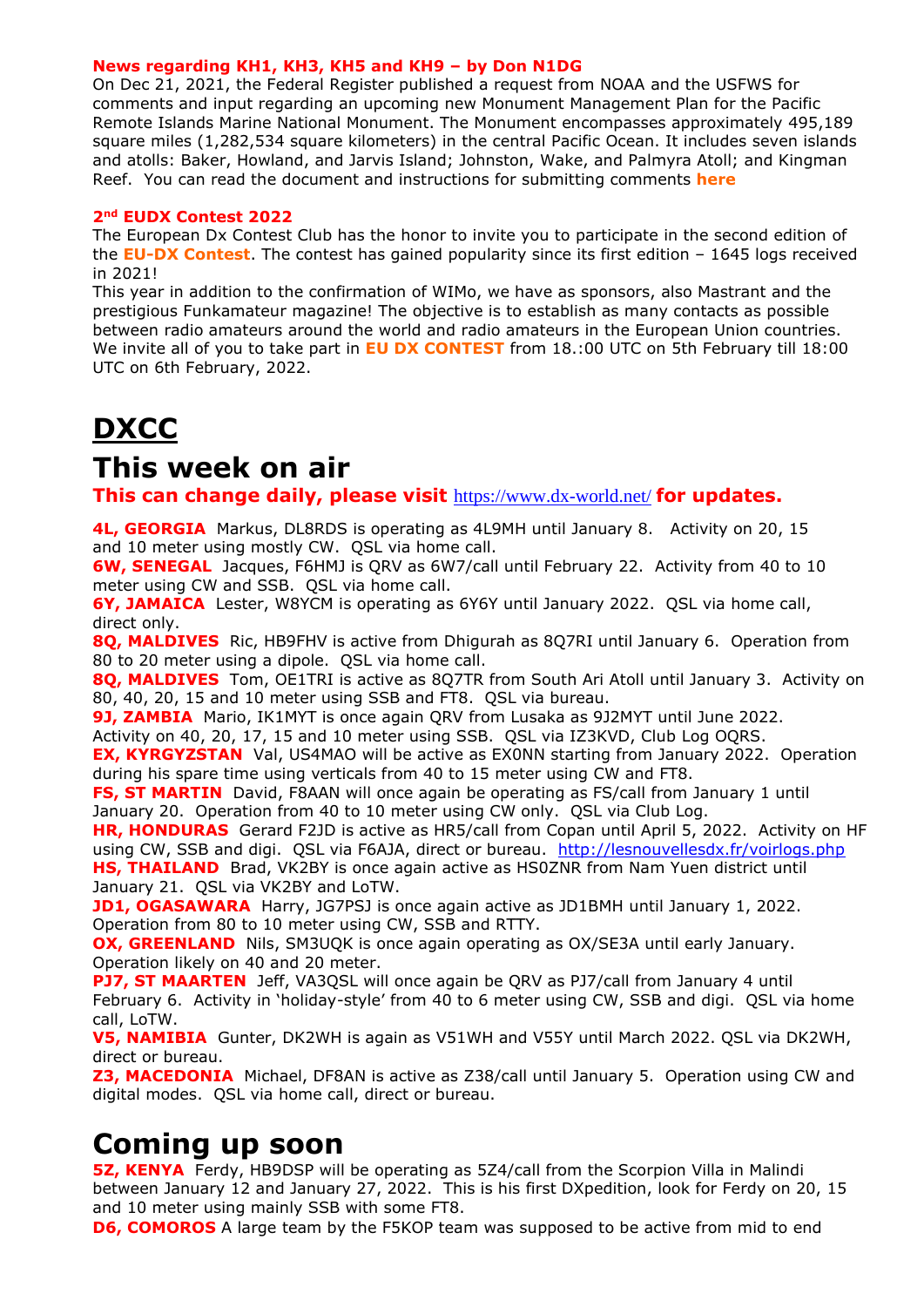January 2022. Due to Covid situation this is now on hold. Plans are to be on air with 5 stations from 160 to 10 meter using CW, SSB, RTTY and FT4/5. <https://comores2022.wordpress.com/>

**E5, SOUTH COOKS** Pete, ZL4TE holds the South Cooks callsign E51RMP and mentionshe will be active starting mid-January for 10 days. He plans some HF QRP and VHF Digimodes. QSL via home call.

**VP2M, MONTSERRAT** Thaire, W2APF will be operating as VP2MDX between January 9 and February 18. Activity from 80 to 10 meter using CW and SSB. QSL via W2APF.

### **DXCC timeline DXWORLD**<sub>net</sub> **FEATURED DXPEDITIONS TIMELINE** Last update: December 31, 2021 FS/F8AAN PJ7/VA3QSL VP2MDX TO<sub>6</sub>S P4/DL4MM 6W/F6HMJ **JI3DST/6 JW/LB3RE** 4L9MH 8Q7RI 1 2 3 4 5 6 7 8 9 10 11 12 13 14 15 16 17 18 19 20 21 22 23 24 25 26 27 28 29 30 31 JANUARY Edited by MM0NDX (cc) IK8LOV Max Laconca

## **IOTA This week on air**

### **ASIA**

**AS-032 Tanega Isl** JS6RRR/6, JI3DST/6 and JJ5RBH/6 are active until January 10. QRV from 80 to 2 meter using CW, SSB, FT, RTTY and FM. Check with each operator regarding QSL info.

### **Antarctica base stations**

**Concordia Base** David has recently been active on 20 SSB as FT4YM (check 14133 or 14140 time to time) from Base Concordia. In early December, he will move to Base Little Dome C. QRV until February/March 2022.

**Halley VI Base** Seba, SQ1SGB will again be active from [Halley](https://halley360.antarcti.co/) VI(a) Base, Antarctica as VP8/SQ1SGB starting November 18 and staying *until January 31*. During his stay, building of a rhobmic antenna (primarily for aircraft comms on 40m) is planned. This was also allow Seba to transmit on that band wheen time permits. Check 7190. QSL via EB7DX. **Syowa Station** Takumi, JG3PLH is the operator who will be stationed at Showa Research Base, Queen Maud Land, AN-015 lasting through to January 2022. QRV as8J1RL on HF , CW, Digital Modes. QSL via the bureau to 8J1RL, or direct to JG2MLI.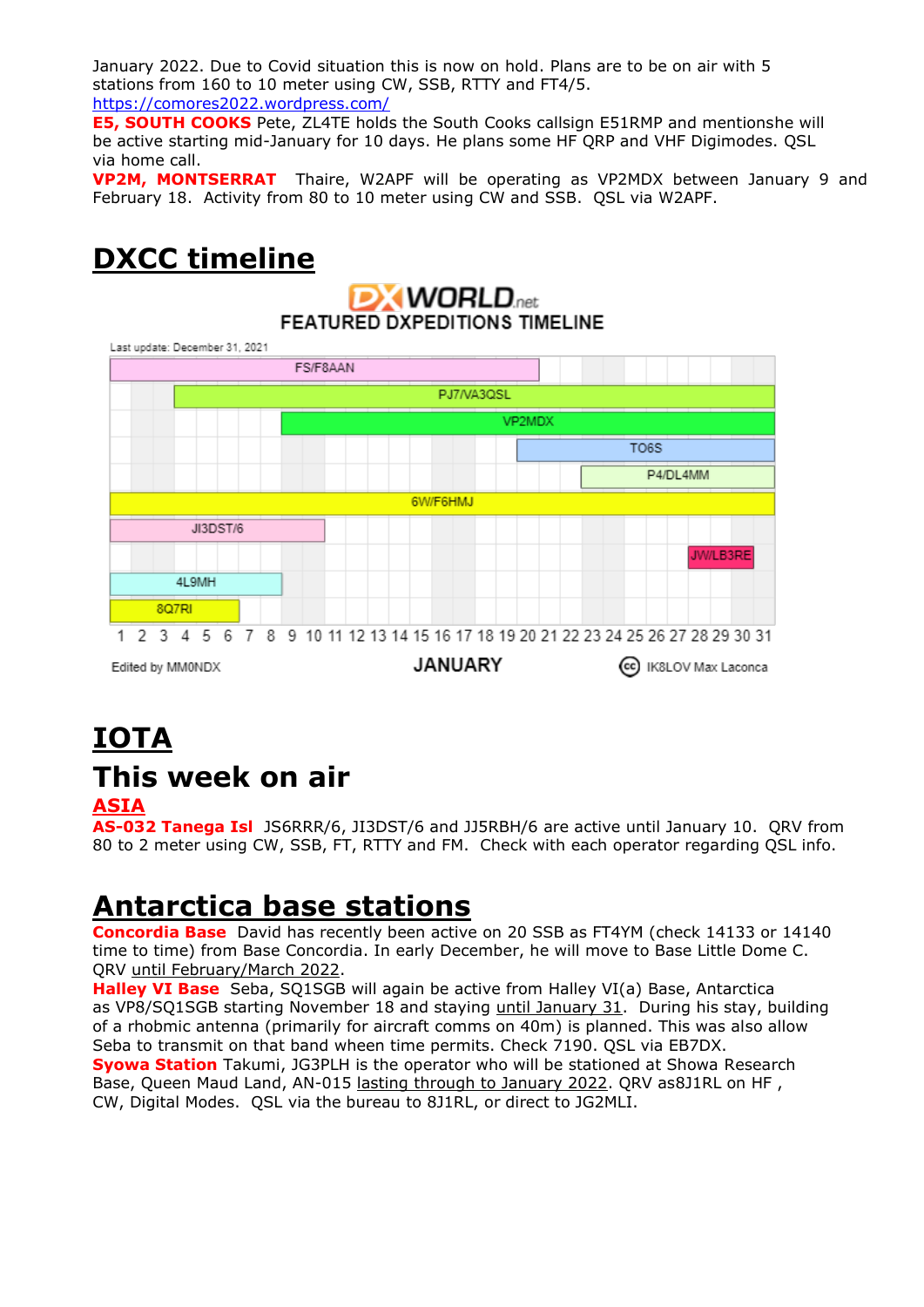# **ANNOUNCEMENTS Announced DX**

### *THE NEWCOMERS*

**JT, MONGOLIA** Mats, SM6LRR will be active as JT4RR/P sometime March April and July August 2022 from the South Gobi Desert. This will be an extreme portable operation under difficult circumstances. QSL via EA5GL, LoTW.

**JW, SVALBARD** Rag, LB3RE will be operating as JW/call from the JW5E Svalbard Club Station during January 28-30. Activity on CW. QSL via home call.

**PJ5, ST EUSTATIUS** John, W5JON will once again be operating as PJ5/call during April 26 and May 4. Operation from 60 to 6 meter using SSB and FT8.

### *THE REMINDERS*

**5H, TANZANIA** Roman, RA/3W3RR (ex-9Q9RR) has announced plans to be active from Zanzibar island, AF-032. Currently no set dates as to when 5H1RR activity may happen due to COVID-19. More info to follow in due course..

A3, TONGA Stan LZ1GC and Ivan LZ1PM will be operating as A35GC sometime in 2022. Activity from 160 to 10 meter using CW, SSB, RTTY and FT8. Logs uploaded during the DXpedition to Club Log. QSL via LZ1GC OQRS, direct or bureau.

**CY0, SABLE ISL** Permission for a DXpedition has been authorized with the team: WA2DAN, N2IEN, K5DHY, K5YY, K4UEE, WW2DX, AA4NC, N8AA, N2TU. The CY0C Sable Island DXpedition team will be active sometime 2022 depending Covid.

<http://cy0dxpedition.net/index.html>

**D4, CAPE VERDE** Rob, DM4AO will be active from Ilha de Santiago as D44AO during February 13-25. QRV from 80 to 10 meter using mainly (possibly 160m) with 100w and verticals. No FT4/FT8. QSL via home call.

**E6, NIUE** Stan LZ1GC and Ivan LZ1PM will be operating as E6AM during October- November 2022. Activity from 160 to 10 meter using CW, SSB, RTTY and FT8. Logsuploaded during the DXpedition to Club Log. QSL via LZ1GC OQRS, direct or bureau.

**FO0, AUSTRAL ISL** Jacek, SP5EAQ will be operating from Rimatara Island during March 2022. Operation as FO/call and TX5AQ (CQWW WPX) on HF using SSB only. This is all depending the Covid pandemic.

**FP, ST PIERRE & MIQUELON** Chris, VO1CH updates DX-World that due to Covid-19,the TO5T DXpedition to St Pierre & Miquelon has been postponed sometime in 2023. Activity from 160 to 6 meter using CW, SSB and FT8. <http://www.to5t.com/>

**FS, ST MARTIN** Jeff, VA3QSL will be QRV as PJ7/call from February 6 until February 22. Activity in 'holiday-style' from 40 to 6 meter using CW, SSB and digi. QSL via home call, LoTW.

**FS, ST MARTIN** Look for Pier, FS/W1NA and Marco, FS/KC9FFV in future activity during various periods next year. QRV in 'holiday-style' from 40 to 6 meter using SSB and FT8. QSL both call via IZ1MHY, LoTW.

**FT/W CROZET ISL** After many months of efforts and negotiations, the TAAF (the body in charge of the FTs administration) has granted permission for a one-man nearly 3-month operation from Crozet Island to Thierry F6CUK, from mid-December 2022 to mid-March 2023 (be patient!) Exact dates will come just prior to the operation. The last activity from Crozet was in 2009 by Florentin F4DYW as FT5WQ. <http://crozet2022.r-e-f.org/>

**FW, WALLIS & FUTUNA** Tom, KH0/KC0W informs: due to Covid this trip will be postponed. As soon the situation changes Tom will let us know when he departs Saipan.

**HC8, GALAPAGOS ISL** Team HD8M (WB2REM, VO1IDX, KH6M and KE2D) will be operating from Santa Cruz between March 2 and March 11, 2022[.http://www.hd8m.com/](http://www.hd8m.com/) **J8, GRENADINES** Brian, GW4DVB will be operating as J88PI from Palm Island during

February 24 and March 8, 2022. Activity from 40 to 6 meter using mainly SSB and FT8.QSL via home call.

**JW, SVALBARD** Max, ON5UR and team will be active as JW5E between April 18 and April 29, 2022. More to follow soon. QSL via M0URX.

**JX, JAN MAYEN** Stian, LB5SH will once again be active as JX/call late June 2022 for about 5 days. Operation primarily SSB and FT8. More to follow.

**KH0, NORTHERN MARIANA ISL** BJ, WA7WJR (ex-XV9WJR) hopes to be active from Saipan / Tinian during April / May 2022. Activity depends on Covid protocols and if quarantine is still required by then the trip will be cancelled or postponed. If QRV he will operate CW, SSB & RTTY (no SSB) on 40-20-17-15m. QSL via home call, LoTW.

**KH2, GUAM** Look for BJ as KH2/WA7WJR during March 2022. Activity depending the Covis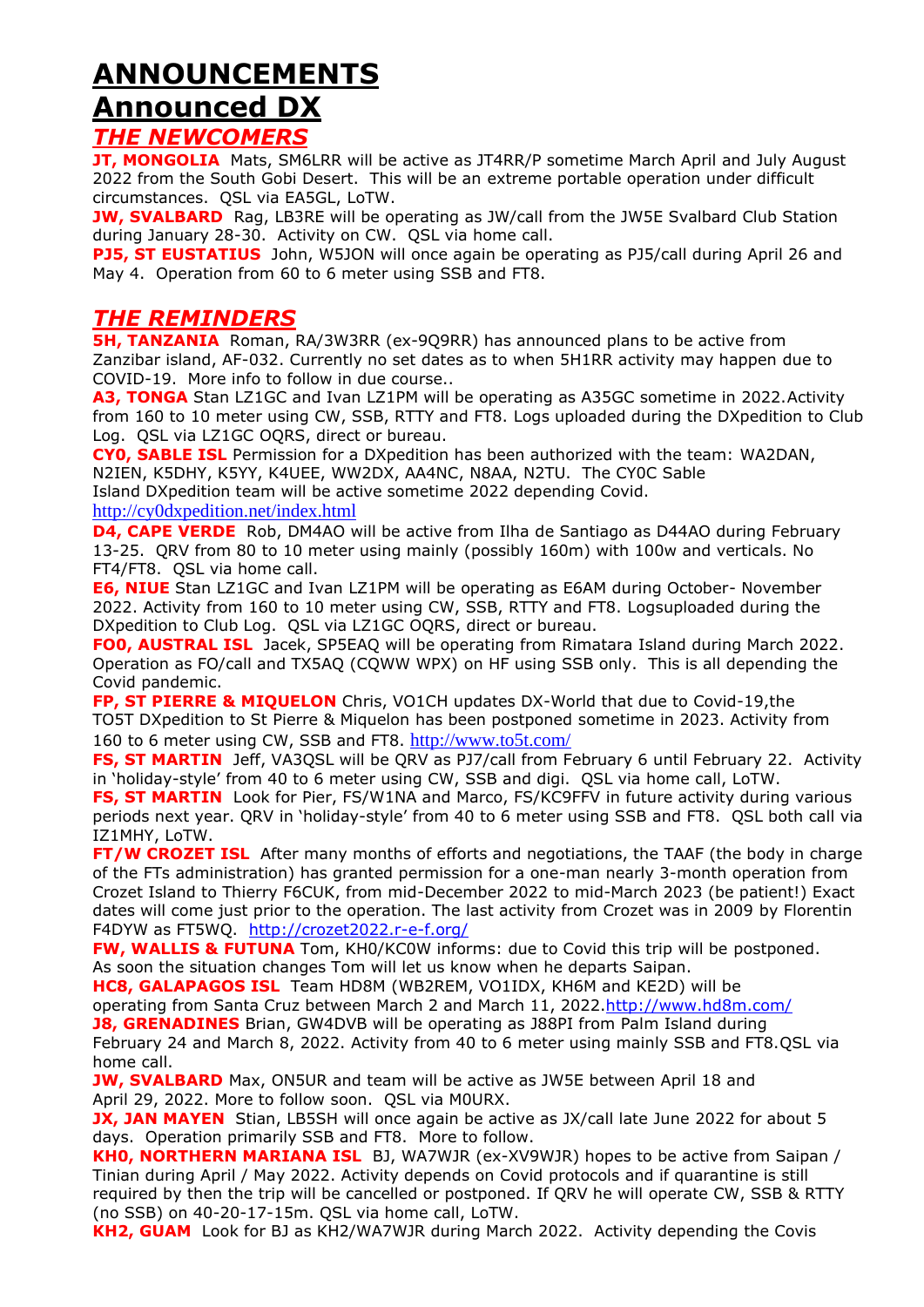pandemic. Operation on 40, 20, 17 and 15 meter using CW, SSB and RTTY. QSL via home call, LoTW.

**KH4, MIDWAY ISL** Ron, KH6DV announces a trip to Midway for about 2 weeks (if the COVID 19 is under control). Midway Atoll is #14 on the Clublog most wanted list and has not been active for some time. The aircraft used for the logistics flights has been downsized and visitors are no longer allowed to fly to the island. More to follow.

**KH8, SWAINS ISL** Due to the Covid-19 pandemic it is still impossible to travel to Swains Island. Alex Jennings (owner of island) and the team will start planning again sometime March 2023.

**P2, PAPUA NEW GUINEA** A DXpedition will take place in honor of the 175<sup>th</sup>anniversary of the Nikolay Miklouho Maclay. More to follow. QSL via RM0L.

**P4, ARUBA** Matthias, DK4MN will be operating again as P4/call from January 23 untilFebruary 1, 2022. An entry in the CQ 160 CW contest is included as P40AA. Focus onthe low bands and WARC using CW, SSB and FT8. QSL via DL4MM.

**PJ7, SINT MAARTEN** Tom, AA9A will once again be active as PJ7AA between February 26 to March 26, 2022. QRV from 80 to 10 meter using CW, SSB, FT8. All QSOs will be uploaded to LoTW and Club Log.

**PY0F, FERNANDO DE NORONHA** We have no firm dates on this activity, but Rodrigo PY2KC mentions he will try to be active from Fernando da Noronha sometime in 2022 as PY0FFF. Activity depends on Covid situation.

**PZ, SURINAME** Fox, PD0FOX will be active as PZ5JT during spring 2022 from Zanderij. He is going there for jungle training with the 11 Air Assault Brigade. Operation on 20, 17, 15 and 10 meter. More to follow.

**TL, CENTRAL AFRICAN REPUBLIC** The Italian DX Team will be operating as TL8AA(CW, SSB and RTTY) and as TL8ZZ (FT8) sometimes spring 2022. Activity with 7 operators and 4 stations from 160 to 6 meter. More to follow.

**V3, BELIZE** Look for V3T during the ARRL International CW DX contest (Febr 19-20). QSL via WC0W.

**V4, ST KITTS** Chuck, KG9N will be active as V4/call between February 8 and March 1. Operation on all bands and all modes. QSL via LoTW and bureau.

**VK9C, COCOS KEELING ISL** Zeljko, VK6VY together with VK6CQ, VK6SJ and perhaps others will be operating as VK9CM between October 26 and November 3, 2022. Activity from 160 to 10 meter using CW, SSB and FT8. An entry in the CQWW SSB contest is included as VK9C. QSL via EB7DX.

**VK9N, NORFOLK ISL** Nick, VK2DX informs DX-World he will be moving to Norfolk island later this year, and with a bit of luck, should be QRV as VK9DX from Christmas-time onward. *"80m is my favourite band so expect plenty of action there, all modes. Five acres hilltop property 400ft above ocean, with a number of 40m Norfolk pine trees. Unfortunately, both NSW and Norfolk Island are in heavy lockdown but we are optimistic that travel will resume in a month or two".*

**VP2M, MONTSERRAT** Team VP2MSS will be active from Montserrat during the ARRL DXCW Contest (February 19-20, 2022). QSL via K1QX or LoTW.

**VP2V, BRITISH VIRGIN ISL** Dario, KP4DO will be operating from Tortola as VP2V/call. Dates not yet mentioned. More to follow.

**VP9, BERMUDA** Jeff, N6GQ will be operating as VP9I during the ARRLD DX CW Contest(February 19-20). QSL via WW3S.

**XT, BURKINA FASO** Max, DK1MAX will once again be active as XT2MAX sometime 2022. QSL via EA5GL. Activation depending COVID.

**YN, NICARAGUA** Robert, DL7VOA will be QRV from Guacalito de la Isla as YN5AO. Dates are still in planning phase due to COVID. Operation in 'holiday-style' with a focus on the low bands. QSL via Club Log OQRS. <https://www.qrz.com/db/YN5AO>

**ZF, CAYMAN ISL** Look for KO7SS as ZF2SS during the ARRL DX CW Contest (Feb 19-20, 2022). Vertical and wire antennas. QSL via LoTW. Single op, low power activity.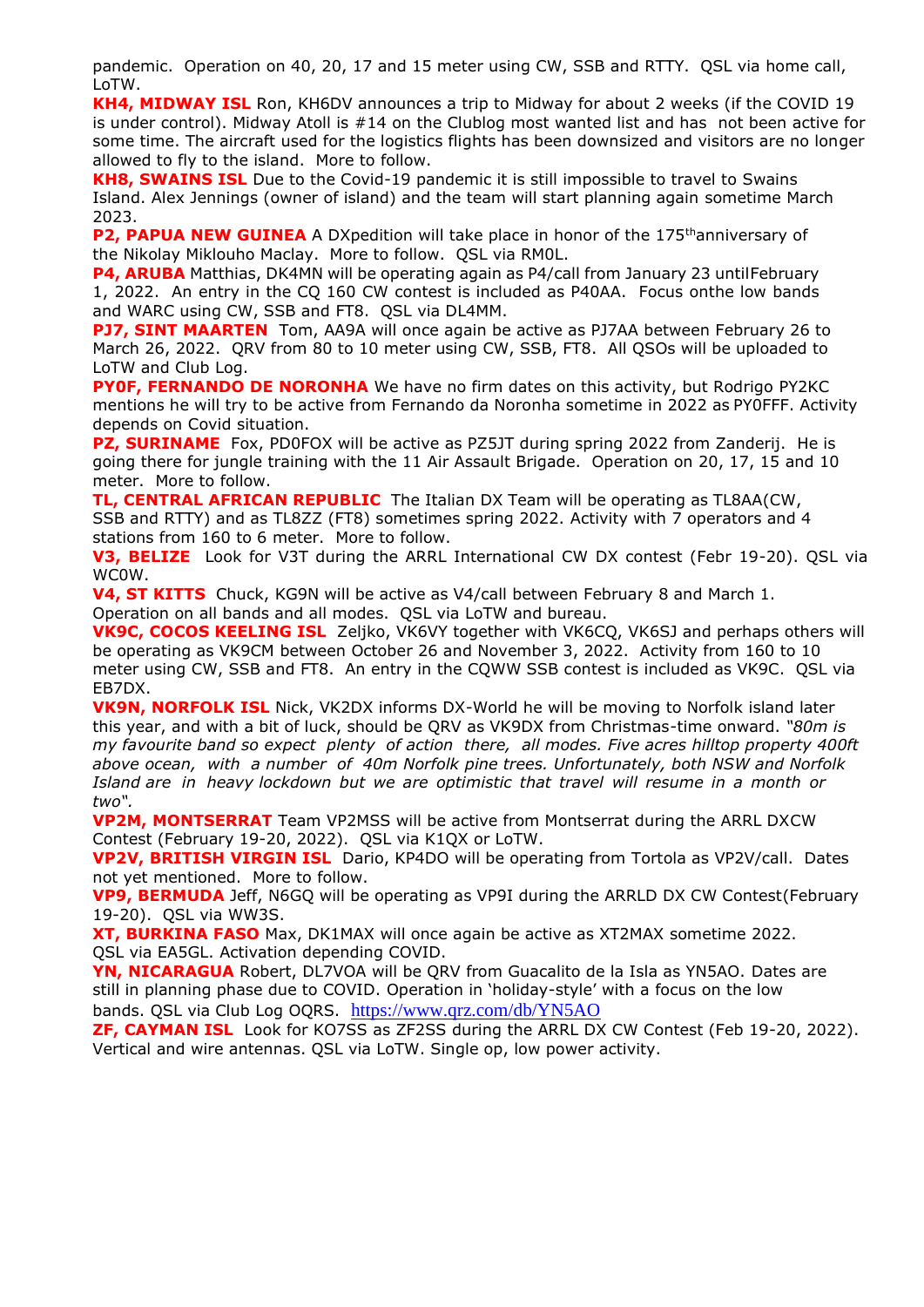## **Announced IOTA**

### *THE NEWCOMERS*

### **NORTH AMERICA**

**NA-088 Isla Escudo** Team H94IE (consisting HP8FOX, HP1JGG, HP1EJC, HP1PAR & HP1MRA) plan to be active from Isla Escudo, NA-088 during February 4-6, 2022. QRV on HF, VHF, UHF bands.

### *THE REMINDERS*

#### **ASIA**

AS-104 Rykacheva Isl Igor, UA9KDF recently tweeted that RT9K team plan activity from Rykacheva Island as R150WS. Dates not yet set but sometime during the period March 1 to April 30, 2022. Upates to follow..

### **EUROPE**

**EU-086 Mestnyy Isl** Depending on weather conditions, Andrey R1II and Tatyana RL1I plan activity sometime in the second half of January 2022. QRV as RI1PP for 1-2 days only. QSL via R1II. Note – RRA: RR-06-29 (new one), RDA: NO-02.

**EU-181 Sveti Ivan Isl** During the IOTA contest 2022 (July 30-31), a joint Bulgarian Greek team will be active as LZ0KP. QSL via SV2CLJ.

**EU-189 Isle of Rockall** A team with Nobby G0VJG will be operating as MM0UKI/P from the most inhospitable places on Earth. Plan is to be QRV from June 6 until June 19, 2022. Nobby will be the sole operator for 1-2 days depending the weather. QSL via M0OXO, OQRS. <https://www.rockall2022.org/>

### **NORTH AMERICA**

**NA-070 Kiska Isl** The postponed KL7RRC IOTA DXpedition to Kiska Island has been rescheduled and is now expected to take place on July 4-11, 2022. The team includesN3QQ, N6XG, N7QT, NL8F and W8HC. QSL via N7RO.

**NA-114 Terre de Haut** Members of Radio Club de Montceau will be operating as TO6S between January 20 and February 1, 2022. QSL via F6KJS. <https://les-saintes.f6kjs.fr/> **NA-249 Vieques Isl** Team KP3RE will be operating between February 25-27, 2022.Operation on all bands and all modes. QSL via QRZ.com instructions.

#### **OCEANIA**

**OC-012 Yap Isl** Tom, KC0W has plans to be active from Yap Island as V63COW. Exact dates will be announced as soon as travel restrictions to Micronesia are lifted. QRV on HFusing only CW. QSL via home call, no LoTW.

**OC-037 New Zealand Sub Antarctic Islands (Campbell Island)** The Perseverance DX Group (PDXG) has some unfinished business. Several members participated on the 2012 ZL9 activation that was cut short by weather. After their successful VP8PJ South Orkney Islands 2020 DXpedition, PDXG is pleased to announce their intention to activatethe New Zealand Sub-Antarctic Islands (ZL9), Campbell Island. Club Log #24 most wanted, in the 2022 timeframe.

The plan includes 160-10m operation, CW/SSB/RTTY/FT8, with emphasis on 160, 80, 60,40 and propagation dependent, 12 and 10 meters. However, the Covid-19 lockdown has caused significant delays and uncertainty.

#### **SOUTH AMERICA**

**SA-023 Ilha dos Frades** Robson PY6TV and Rafael PP2OK will be operating as ZY6A on January 20-23. Operation on 40, 20, 15 and 10 meter using SSB by Rafael and Robson will be active using CW. QSL via PY6TV direct, log search on Club Log.

## **Special calls**

### *THE NEWCOMERS*

**DL, GERMANY** Club station DL0IMO will operate special callsign **DR50BAWA** throughout 2022 to celebrate the 50th anniversary of the DARC's Intruder Monitoring Service (https://www.intrudermonitoring.de/). QSL via the bureau. Started in 1972 and formerly known as Bandwacht, the Intruder Monitoring is the German branch of the IARU Monitoring System, whose primary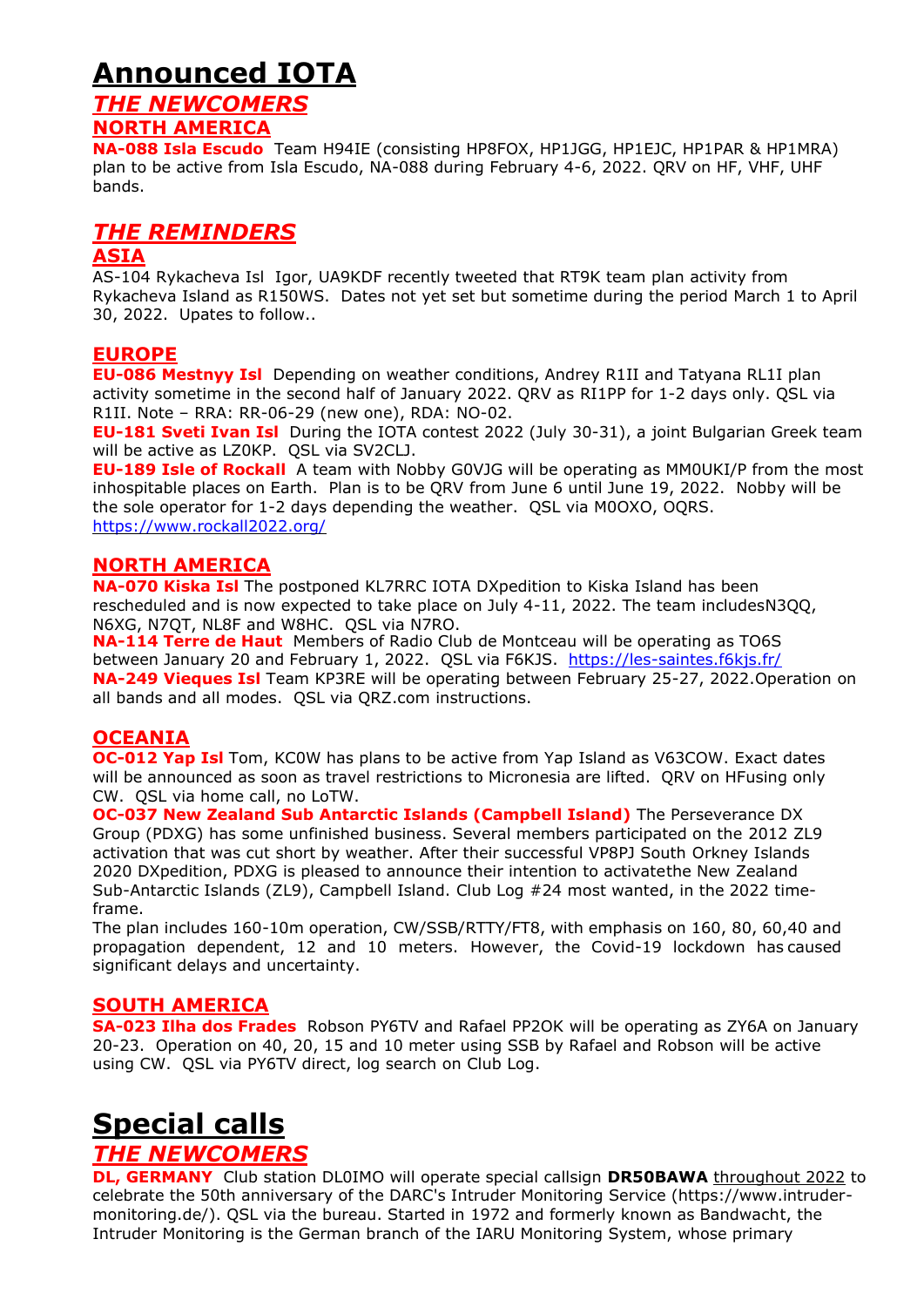objective is the search, classification, identification and initiation of steps leading to the removal from amateur bands of radio signals of non-amateur stations causing harmful interference to the amateur services. (TNX 425DX)

**EI, IRELAND**Special callsign **EI90IRTS** will be activated throughout 2022 to celebrate the 90th anniversary since the founding of the Irish Radio Transmitters Society, Ireland's IARU society. QSL via EI6AL. (TNX 425DX)

**G, ENGLAND GB100BBC** is the special callsign celebrating the 100th anniversary of the British Broadcasting Corporation throughout 2022. The BBC was formed on 18 October 1922, and daily radio broadcasts began on 14 November. GB100BBC will be on air from the BBC Radio Group's shack at BBC Broadcasting House in central London, as well as from other BBC premises and members' home QTHs around the UK. QSL via the bureau, LoTW and eQSL; direct cards will not be accepted. (TNX 425DX)

**GM, SCOTLAND** PS Waverley is the world's last seagoing paddle steamer. It's also her Diamond Jubilee in 2022. To celebrate this milestone, Col MM0NDX and Frank MM0HST plan to be active **/MM** in mid-2022. Possibly one or two others will join them (to be determined after January). A meeting with the Waverley Steam Navigation Company in Glasgow, Scotland has been arranged for the middle of January 2022 whereby a route / itinerary will be confirmed. It's very likely the voyage will take place off the west coast of Scotland.

**OZ, DENMARK** Queen Margrethe II acceded to the Danish throne on the death of her father Frederik IX (14 January 1972). Celebrating Her Majesty's Golden Jubilee, special callsign **OZ50Q** will be activated on 1-31 January. A number of certificates will be available; complete information can be found on [https://www.qrz.com/db/OZ50Q.](https://www.qrz.com/db/OZ50Q) (TNX 425DX)

**SP, POLAND** Dominik SQ9ORN, Maciek SP9RBL, Pawel SN9PJ and Thomas SP9TL will be active "out in the field" between 1 January and 14 December 2022, and will operate special callsigns **HF9FIELD** (January, April, July and October), **SN9FIELD** (February, May, August and November) and **SP9FIELD** (March, June, September and December). QSL via eQSL. A certificate will be available for working the 3 special stations; the details will be published on [https://www.qrz.com/db/HF9FIELD.](https://www.qrz.com/db/HF9FIELD) (TNX 425DX)

**UN, KAZAKHSTAN** Celebrating the New Year, the Almaty Amateur Radio League, in cooperation with the Association of Amateur Radio Services of Kazakhstan, will be active as **UP2022HNY**, **UO2022HNY**, **UN2022HNY** and **UP2022SG** (the suffix stands for Snegurochka, the "Snow Maiden") from 25 December to 14 January. QSL via LoTW; two certificates will be available on [https://hamlog.online/.](https://hamlog.online/) (TNX 425DX)

**W, USA** The Straight Key Century Club's annual on-air event, commemorating the club's founding in 2006, will run on 2-31 January. Look for **K3Y** to be aired from the ten US call areas (**K3Y/0 through K3Y/9**), plus **/KH6**, **/KL7** and **/KP4**. Information on the event and QSLing instructions can be found on [https://skccgroup.com/k3y/k3y.php.](https://skccgroup.com/k3y/k3y.php) (TNX 425DX)

### *THE REMINDERS*

#### **The 60th Anniversary of the Antarctic Treaty**

A special station RL60ANT is dedicated to the signing of the Antarctic Treaty by France in1961. Antarctic Treaty entered into force on June 23rd, 1961, covering demilitarization of the Antarctic region, its use for exclusively peaceful purposes and transformation into a zonefree of nuclear weapons.

Initially, the Treaty was signed by 12 countries: Australia, Argentina, Belgium, Great Britain, New Zealand, Norway, USSR (Russia), USA, France, Chile, South Africa, Japan.In honour of the 60th anniversary of the event, until December 31. Russian Robinson club together with SRR, Hamlog and other interested organizations plans to conduct a special activity usingh 12 different callsigns, by the number of countries that originally signed the Antarctic Treaty:

- **R60ANT**  Russia
- **RA60ANT**  South Africa
- **RB60ANT** Belgium
- **RC60ANT** Chile
- **RG60ANT** Argentina
- **RJ60ANT** Japan
- **RK60ANT** United Kingdom
- **RL60ANT** France
- **RN60ANT** Norway
- **RT60ANT**  Australia
- **RU60ANT** USA
- **RZ60ANT** New Zealand Plus a special callsign from Antarctica RI60ANT.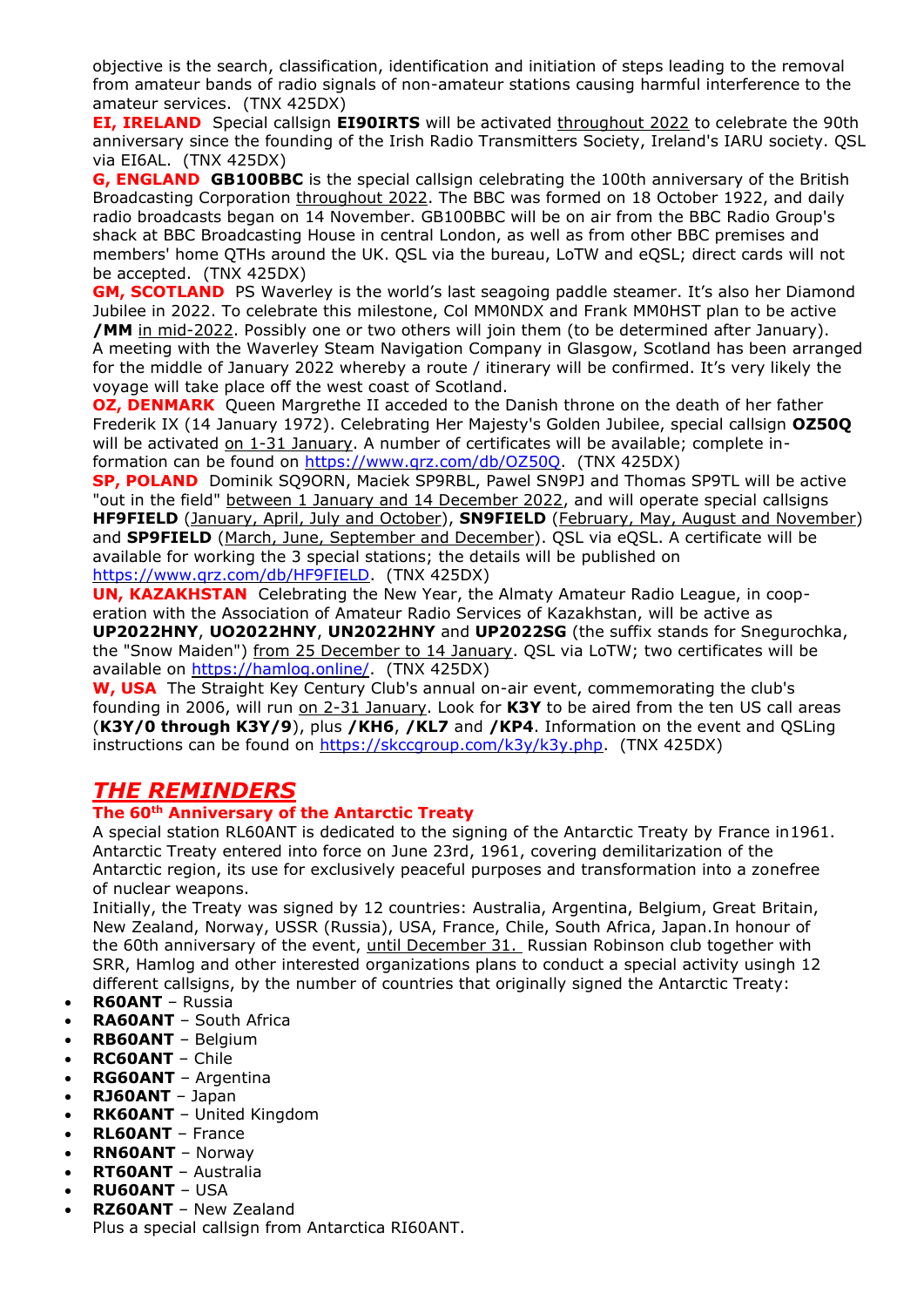Russian Robinson Club together with SRR and HAMLOG.Online will issue a special awardand plaque.

To receive the award it is enough to make 1 QSO / SWL with each of 12 stations using special callsigns in a period from October 1st to December 31st, 2021.

Missed special callsigns can be replaced by callsigns of ordinary radio amateurs from appropriate country. For example, missed RA60ANT QSO can be replaced by any 3 QSOswith South Africa. RI60ANT counts for any missed special callsign.

#### **25th GDXF Anniversary Award until end December**

Free PDF award in A4-size for self-printing in three classes: Basic – Classic – Trophy.Each class contains a design with four different images of successful DXpeditions.

- Basic: 100 points
- Classic: 500 points
- Trophy: 1,000 points

Each QSO on 160 to 6m (including 60m) in each main operating mode CW, Phone or Digital with a GDXF member counts as 10. At least one QSO with DL25GDXF or DF0GDXis mandatory!

**3A, MONACO** Members of the Association of Radio Amateurs of Monaco (ARM) plan to be active as **3A5M** to commemorate the 100th anniversary of the death of Prince Albert 1 of Monaco (1848- 1922). QRV on HF bands, CW/SSB/Digi during the period April 1 to May 31, 2022.

**4K, AZERBAIJAN** Special callsigns **4J880M**, **4J880N**, **4J880NZ**, **4J880NZM**, 4K880NZ and 4K880NZM celebrate the 880<sup>th</sup> anniversary of the birth of Nizami Ganjavi(1141-1209), born in nowadays Azerbaijan and generally considered the greatest romantic epic poet in Persian literature. QRV until end 2021. (TNX 425DX)

**9A, CROATIA** Look for **9A10FF** for the Croatian Flora Fauna ARC to use during 2021 to celebrate its 10<sup>th</sup> anniversary. QSL via LoTW or via 9A2MF direct or bureau. (TNX 425DX) **9A, CROATIA** The Radio Klub Grada Zaboka (9A0Z) has been active as **9A2CHRIS** since early April to honour the memory of Kresimir "Chris" Kovarik, 9A5K (8 May 1974 - 27 February 2019). Activity will continue until the end of the year. QSL via LoTW and eQSL; a special QSL card will be downloadable on [http://www.9a0z.com/. P](http://www.9a0z.com/)ast Presidentof the Croatian Amateur Radio Association (HRS) and Vice Chairman of the IARU Region

1 HF Committee, Chris was the author of DXlog.net and a competitor in WRTC 2006,2014 and 2018. In 2019 he was inducted into the CQ Contest Hall of Fame. (TNX 425DX)

**9A, CROATIA 9A64AA** is the special callsign that Tom, 9A2AA is using until the end ofthe year to mark his 64<sup>th</sup> year in amateur radio. QSL via home call.

**9A, CROATIA 9A302AA** is the callsign that Tom, 9A2AA is using until 13 July 2022 to celebrae the 30<sup>th</sup> anniversary of Croatia's independence. QSL via 9A2AA. (TNX 425DX) **BV, TAIWAN** Kenichi/JP1RIW/BM2JCC operates as **BX30ARL** on 40-6m until the end of 2021 to mark the 30th anniversary of the Chinese Taipei Amateur Radio League. QSL via BM2JCC. (TNX DXNL)

**CT, PORTUGAL** Valdemar, CT7AQD will be active as **CQ750RSI** throughout 2021 to commemorate the 750th anniversary of the birth of Elizabeth of Aragon (1271-1336),queen consort of Portugal and patron saint of the city of Coimbra. QSL via home call. (TNX 425DX) **CX, URUGUAY CW60ATS** marks the 60<sup>th</sup> anniversary of the Antarctic Treaty Systemuntil end 2021. QSL via LoTW, eQSL, Club Log. (TNX DXNL)

**DL, GERMANY** Special callsign **DP70HSC** will be in use throughout 2021 to celebratethe 70<sup>th</sup> anniversary of the Radio Telegraphy High Speed Club [\(http://www.highspeedclub.org/\).](http://www.highspeedclub.org/)) QSL via bureau and LoTW. (TNX 425DX)

**DL, GERMANY** Look for **DR165TESLA** by members of DARC OV Mainz during 2021.This to celebrate the 165th birthday of Nikola Tesla. QRV on all bans using all modes. QSL via DK8ZZ, Club Log OQRS, LoTW. Your card is not needed.

**DL, GERMANY** The Radio High Speed Telegraphy Club (HSC) celebrates its 70<sup>th</sup> anniversary with the callsign **DK0HSC** (special DOK HSC70) during 2021. A good opportunity to work this and the club's other stations, DL0HSC and DF0HSC, will beduring the upcoming HSC Contest. QSL via bureau. [http://www.highspeedclub.org/\(](http://www.highspeedclub.org/)TNX DXNL)

**DL, GERMANY** Uwe, DO2PZ will be active as **DB100AVUS** throughout 2021 to celebrate The 100th anniversary of the AVUS (Automobil-Verkehrs- und Uebungsstrasse,"Automobile traffic and training road"). Located in the south-west of Berlin and opened in1921, it is the oldest controlled-access motorway in Europe. Until 1998, it was also used as a motor racing circuit. QSL via DO2PZ, direct or bureau. (TNX 425DX)

**DL, GERMANY DR60ANT** (special DOK 60ANT, WAP-314) and **DQ60ANT** (special 60ANT, WAP-316) draws attention to the Antarctic Treaty System, which came into force60 years ago. QRV until the end of 2021. QSL via bureau, DR60ANT also direct via DL2VFR.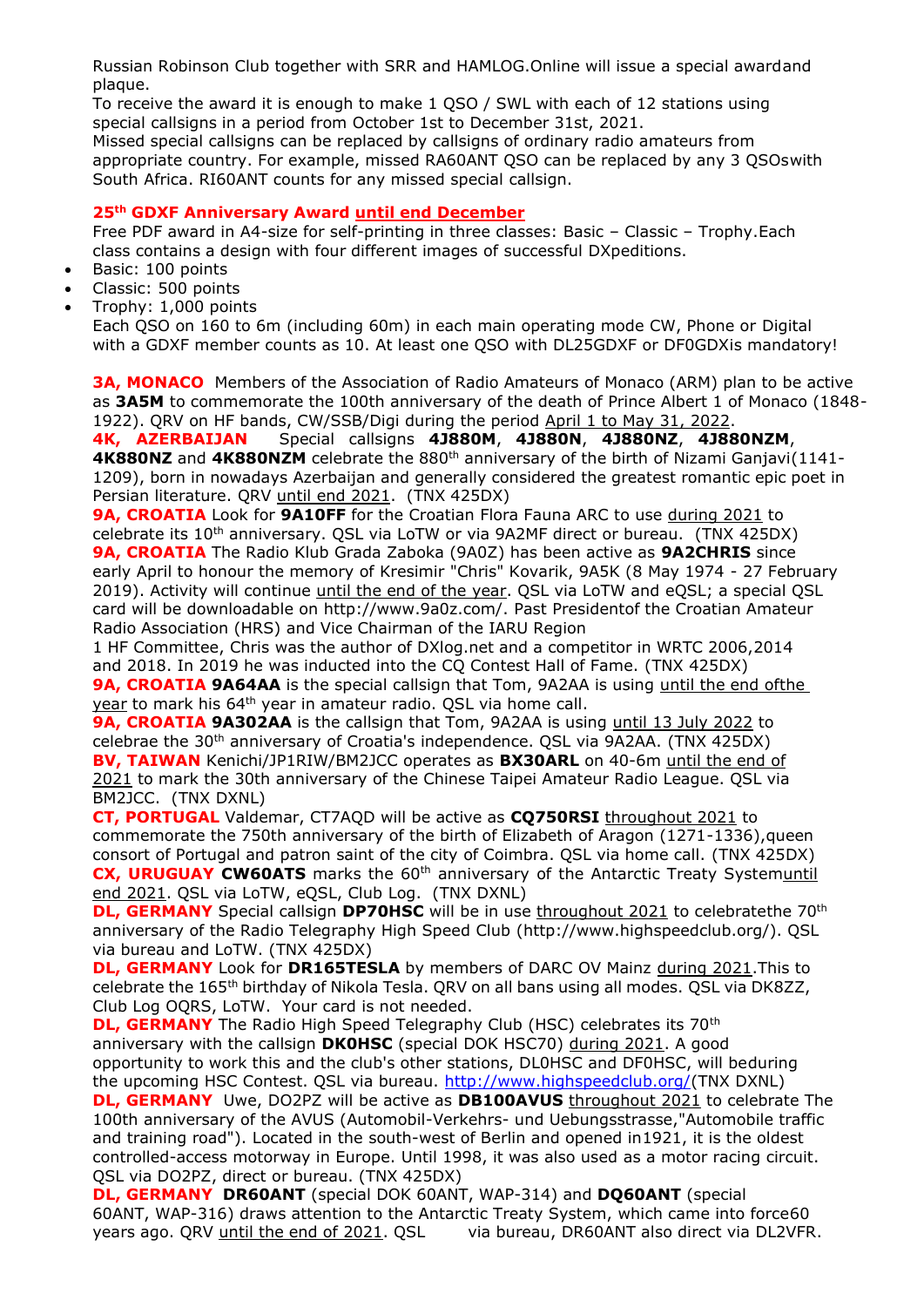(TNX DXNL)

**DL, GERMANY DP44WCA** (special DOK 44WCA) will be used for WWFF and WCA activations until April 17, 2022. All QSOs will be confirmed automatically with a card.(TNX DXNL)

**DL, GERMANY** Special callsign **DR50AGCW** will be active throughout 2021 to celebratethe 50th anniversary of the Arbeitsgemeinschaft CW DL (Activity Group CW DL. QSL viabureau. (TNX 425DX)

**DL, GERMANY** Special callsign **DK30FFO** is active until end 2021 to celebrate the 30th anniversary of DARC's Ortsverband Frankfurt. All QSOs will be confirmed automatically via the bureau and eventually LoTW.

**DL, GERMANY** Special callsign **DL65ESSEN** is active until end 2021 to celebrate the65<sup>th</sup> anniversary of DARC's Ortsverband Essen. QSL via the bureau and LoTW. (TNX 425DX) **DL, GERMANY** The special event station **DR125MB** (special DOK 125MB) draws attention to the Muengsten Bridge, Germany's highest railway bridge, built 125 years ago. QRV from Dec. 1 until

Nov. 30 next year. QSL via bureau, LoTW, DD3JN (d). (TNX DXNL) **DL, GERMANY DL70GREIF** (special DOK 70DQFD) celebrates the 70 year old training sailing ship Greif until the end of 2021. An award is also available. QSL via bureau, eQSL,DCL. (TNX DXNL)

**DL, GERMANY** Celebrating DARC Ortsverband Backnang's 70<sup>th</sup> anniversary, special callsign **DP70BAC** will be active until the end of the year. QSL via DH1OK and eQSL. Alsoactive until 31 December will be **DM50ZVN**, a special callsign celebrating DARC Ortsverband Schoenau's golden jubilee. QSL via the bureau. (TNX 425DX)

**DL, GERMANY DROOEBIS** (special DOK 150LOE) draws attention to the 150<sup>th</sup> anniversary of the railway station Oebisfelde until the end of 2021 on HF and via satellite(CW, SSB, RTTY, digital modes). QSL via bureau. (TNX DXNL)

**F, FRANCE** The following special event stations mark the establishing of the French space agency Centre National d'Etudes Spatiales (CNES) in 1961: **TK60CNES**, **TM60CNES**, **TO60CNES**, and **TX60CNES.** QRV from Dec. 18 until Jan. 2. For more information see qrz.com. QSL via bureau and F1UJT. (TNX DXNL)

**F, FRANCE** F1PHB, F5BQU, F5TLZ, F6BGH and F8EFU are active as **TM57HNY** (Happy New Year, 29 December to 12 January). QSL via F-11734, direct or bureau. (TNX 425DX) **G, ENGLAND** The Hull & District Amateur Radio Society (HADARS, G3AMW, G8GBY & M0KUH) celebrates its 100<sup>th</sup> anniversary with the callsign **GB1OOH** during 2021 on 160m-70cm. Operators are Bernard/G0SWO, Bryn/M0GPN, Chris/G1WSA, John/M0JBA,

Steve/M0OYR, Tony/G0WJK, and Trevor/G7IWE. QSL via GB1OOH (d/B) and eQSL. (TNX DXNL)

**G, ENGLAND** The British Railways Amateur Society (BRARS) celebrates its 55<sup>th</sup> anniversary as **GB0LMR** throughout the year. The group plans to get on the air alsoduring events like Railways on the Air. QRV mainly during daytime hours on 40-10m(SSB, PSK31/63). QSL via bureau or 2E1HQY (d). (TNX DXNL)

**G, ENGLAND** Members of the Welland Valley Amateur Radio Society celebrate Christmas during December with the following callsigns: Dezember folgende Sonderstationen in die Luft: **GB1XMS** (OP G1IVG), **GB2XMS** (OP G4ISN), **GB5XMS** (OP G4XEX), and **GB9XMS** (OP G0SFJ). For QSL information see qrz.com. (TNX DXNL)

**G, ENGLAND** Special callsign **GB75ISWL** will be active "on most bands and modes" throughout 2021 to celebrate the 75th anniversary of the International Short Wave League. QSL via bureau. <https://www.iswl.org.uk/> (TNX 425DX)

**HA, HUNGARY** Celebrating the 60<sup>th</sup> anniversary of the Antarctic Treaty System, Tamas, HA6LT will be active as **HA60ANT** until end 2021. (TNX 425DX)

**HB9, SWITZERLAND** Celebrating the the 100th anniversary of the historic Transatlantic Tests of December 1921, members of the HB4FR Amateur Radio Club will be active as **HB1BCG** on 1-31 December (1BCG was the callsign of the Connecticut station whose message crossed the Atlantic Ocean to be received in Scotland). QSL via HB9ACA. (TNX 425DX)

**HB9, SWITZERLAND** Look for **HB60ANT** until end 2021. This to mark the 60<sup>th</sup> anniversary of the Antarctic Treaty. QSL via Club Log OQRS. See more on QRZ.com. **HI, DOMINICAN REP HI95RCD** celebrates the 95<sup>th</sup> anniversary of the Dominican Radio Club until the end of 2021 on 160m-70cm on CW, SSB, FM, and FT8. QSL via RW6HS (d), LoTW, eQSL. (TNX DXNL)

**I, ITALY II1DCC** ("Drake & Collins Collectors") is the special callsign for a "vintage activity" to be conducted until end 2021. Marco, IK1RAE and other operators will use exclusively Drake and Collins pieces of equipment, and will be QRV on the HF bands (30,17 and 12 metres excluded) SSB, CW and maybe AM. QSL via the bureau to IK1RAE. (TNX 425DX)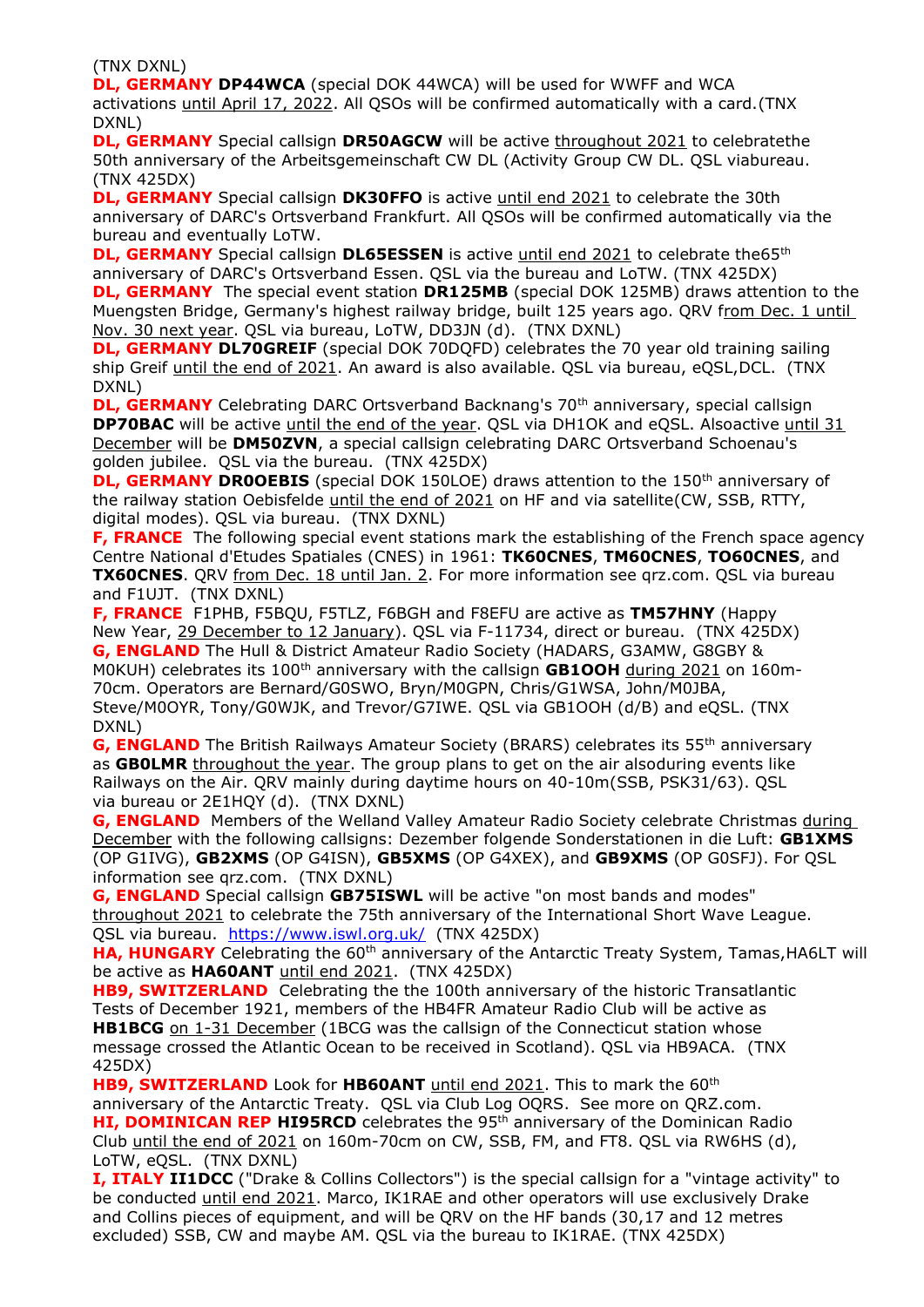**I, ITALY** Special callsign **II6OANT** (II6 Oscar ANT) has been issued for Gianni I1HYW to take part in the celebrations for the 60<sup>th</sup> anniversary of the Antarctic Treaty System. Look for activity from 1 October to 31 December. QSL via home call. A resume of the certificates available for contacting the various commemorative stations can be found on

<http://www.waponline.it/6oats-anniversary/6oats-awards/> (TNX 425DX)

**I, ITALY** Members of AMSAT Italia commemorate Gagarin's flight into space until the end of the year with the callsign **II0SAT** on HF and via satellite. (TNX DXNL)

**JA, JAPAN 8N1MORSE**, operated by members of the A1 Club and the Denpaken Club, celebrates Samuel Morse's 230<sup>th</sup> birthday and the  $120<sup>th</sup>$  anniversary of Marconi's first transatlantic transmission until the end of February 2022. For more information see thewebsite. QSL via bureau and Club Log OQRS. (TNX DXNL)

**JA, JAPAN 8J2SUSON** continues to celebrate the 50<sup>th</sup> anniversary of the city Susonountil the end of 2021. All QSOs to be confirmed automagically via the bureau. (TNX DXNL)

**JA, JAPAN** Members of the Okinawa Amateur Radio Station celebrate their club's 60<sup>th</sup> anniversary until the end of 2021 with the callsign **8N60HAM**. QSL via bureau. (TNXDXNL) **JA, JAPAN 8N1FT** celebrates the 50<sup>th</sup> anniversary of Futtsu-City until the end of March2022. All QSOs will be confirmed with a card automatically, logs will be uploaded to LoTW. (TNX DXNL)

**JA, JAPAN 8J1ME** (eastern Japan) and **8J3ME** (western Japan) celebrate on all bands and modes the 55<sup>th</sup> anniversary of the Mitsubishi Electric Amateur Radio Club until end 2021. All QSOs will be confirmed automatically via the bureau, neither LoTW nor eQSL will be used. (TNX 425DX) **JA, JAPAN** 8J2I celebrates the founding of the city Ichinomiya 100 years ago. QRV until the end of February 2022. All QSOs will be confirmed with a bureau card. (TNX DXNL)

**JA, JAPAN 8J100CB** celebrates the 100<sup>th</sup> anniversary of Chiba-City until the end of March 2022. All QSOs will be confirmed with a card automatically. (TNX DXNL)

**JA, JAPAN** Look for 8J1TSN to celebrate the 500<sup>th</sup> anniversary of Takeda Shingen untilend 2021. Operation on HF, VHF and UHF using CW, FM, SSB, RTTY and FT8. QSL via bureau, no cards needed.

**JA, JAPAN** Members of JARL Joetsu Club is active as **8N0J** until end April 2022. This tocelebrate the 50<sup>th</sup> anniversary of the city of Joetsu, Niigata. All QSO's will be confirmed automatically. QSL direct if needed via JJ0AWX. (TNX 425DX)

**JA, JAPAN** Look for special calls /60 to mark the Okinawa Amateur Radio 60<sup>th</sup> Anniversary Festival Activities during 2021. All stations QRV in Okinawa Prefecture mayuse the suffix. <https://www.jarl.com/okinawa/>

**LU, ARGENTINA** Special callsign **LO60CN** will be active at various times until 31 December to celebrate the 60<sup>th</sup> anniversary of the Servicio Auxiliar deRadioaficionados de la Armada (LU2CN), the Auxiliary Service of the Argentinian Navy Radio Amateurs. (TNX 425DX)

**LU, ARGENTINA** Special event station **L21RCA** will be active throughout 2021 to celebrate the 100<sup>th</sup> anniversary of Radio Club Argentino, the national IARU member society, which was founded on 21 October 1921. QSL via LoTW or via LU4AA (direct andbureau). (TNX 425DX) **LX, LUXEMBOURG** Commemorating the birth of Michael Faraday (22 September 1791), special event station **LX5MF** is on air until March 26, 2022 in close cooperation with the Luxembourg Science Center. QSL via LX1KQ (but all QSOs will be confirmed automatically via the bureau) and LoTW. (TNX 425DX)

LX, LUXEMBOURG Celebrating his 40<sup>th</sup> anniversary in amateur radio, Andy, LX1DA will be active as **LX40DA** until 31 December. QSL via LX1DA; the log will beuploaded to Club Log and (after the end of the year) to LoTW. (TNX 425DX)

**LZ, BULGARIA** Bulgarian members of the High Speed Club (HSC) are active throughout the year as **LZ70HSC**, supported by the Student Radio Club at the TechnicalUniversity of Sofia. QSL via LZ2JE. (TNX DXNL)

**LZ, BULGARIA** Special callsign LZ70HSC will be in use throughout 2021 to celebratethe 70th anniversary of the Radio Telegraphy High Speed Club. QSL via LoTW. (TNX 425DX) LZ, **BULGARIA** Once again Radio Club Blagovestnik (LZ1KCP) will use twelve special callsigns throughout 2021 to honour as many different Orthodox saints: **LZ14MP**  (December). QSL via the bureau or direct to P.O. Box 36, 4300 Karlovo, Bulgaria.

**LZ, BULGARIA LZ01MLN** is the special callsign to be used until 31 December 2022 by the LZ Contest Team to celebrate the 1,000,000th QSO made by the LZ9W Multi-Multi Contest Station (http://www.lz9w.com/). The mark was reached during this year's CQ WW DX SSB Contest. QSL via LZ1PM. (TNX 425DX)

**OA, PERU** Celebrating the 200<sup>th</sup> anniversary of Peruvian independence, the Radio ClubPeruano will activate four special callsigns until the end of the year: **OC200U** (December). QSLs via OA4O. (TNX 425DX)

**OA, PERU** The Radio Club Asociacion de Radioaficionados del Peru marks the 200<sup>th</sup>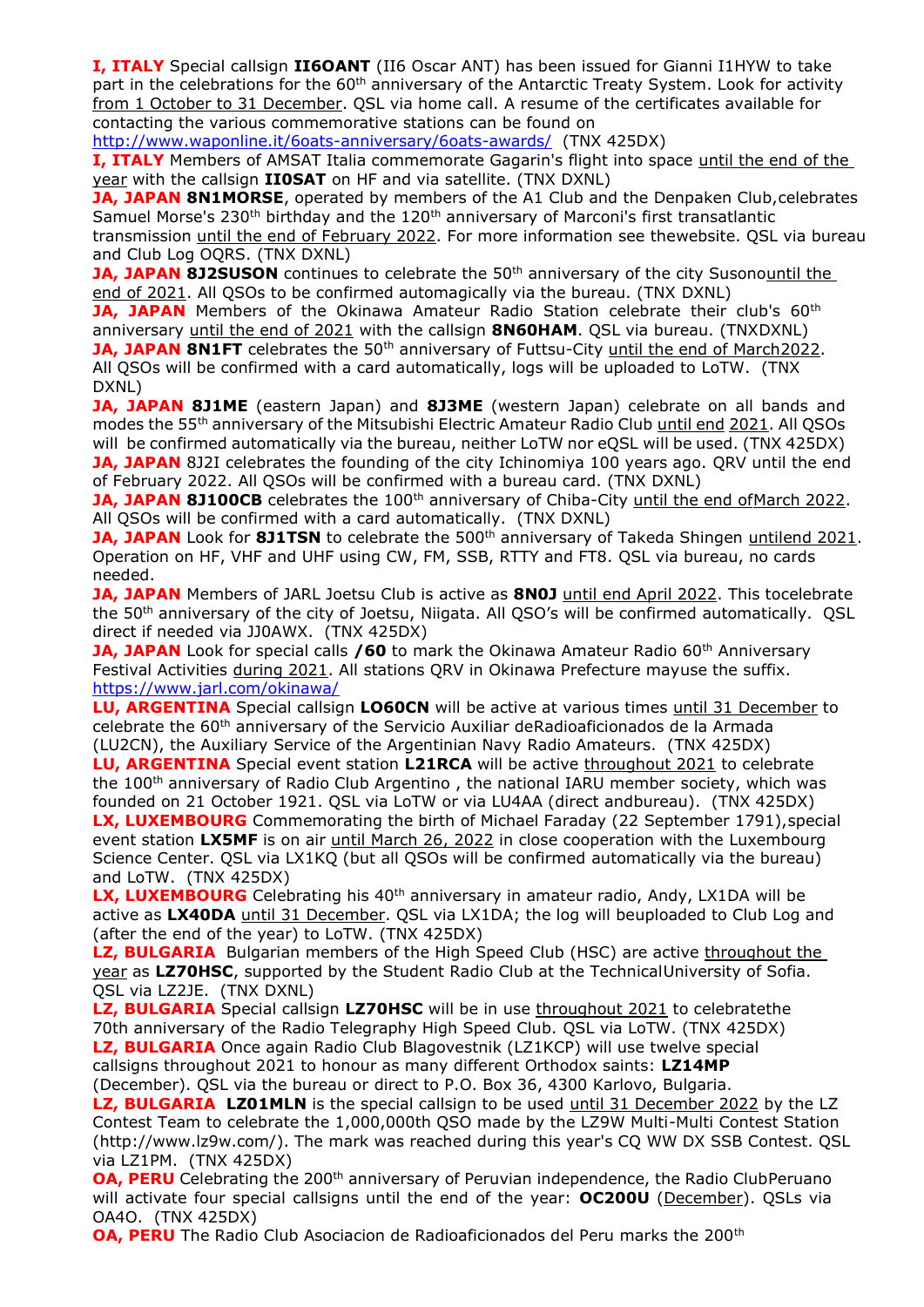anniversary of Peru's independence with the callsigns **OC4B**, **OC6B** and **OC7B** until the end of the year. QRV on 40, 20, 17, and 15m on SSB and FT8. For QSL information seeqrz.com. (TNX DXNL)

**OE, AUSTRIA** Members of the Austrian DX Board (ADXB) celebrate their club's 50<sup>th</sup> anniversary with the callsign **OE50ADXB** during December on HF on CW, SSB, and FT8. QSL via bureau, direct via OE1XBC. (TNX DXNL)

**OE, AUSTRIA** The VIC Amateur Radio Contest DX Club (4U1A, https://4u1a.club/) is QRV as **4U1XMAS** on 12-31 December. These activities count for Austria for DXCC, and for the Vienna International Centre for the CQ DX Marathon. QSLs via UA3DX, direct or bureau. (TNX 425DX)

**OE, AUSTRIA OE100BL** is the special callsign issued to the Burgenlaendischer AmateurRadio Club for celebrating throughout 2021 the  $100<sup>th</sup>$  anniversary since Burgenland became an Austrian state. QSL via OE4JHW. Individual operators may also apply for OE100 to replace their prefix (e.g. OE4EIE will be signing OE100EIE). An award will beavailable, (TNX 425DX) **OH0, ALAND ISL OH0100AX** is for the Alands Radioamatorer (OH0A) to celebrate until 9 June

2022 the 100th anniversary of the Aland Islands' selfgovernment from Finland. The special callsign's suffix is the Internet country code top-level domain of the Aland Islands. (TNX 425DX)

**OH, FINLAND OH9SCL** is once again active from Finnish Lapland ("Santa Claus Land") during the month of December. QSL via LoTW, eQSL, or direct to Anssi Puuronen, Kemijoen Itapuolentie 1577, FI-97110 Rautiosaari, Finland. (TNX 425DX)

**OH, FINLAND OF60RR** draws attention to the 60<sup>th</sup> anniversary of the steel mill Rautaruukki. QRV until March 2022. QSL via bureau or via OH8DR direct. (TNX DXNL)

**OH, FINLAND** EARN THE HIGHEST RECOGNITION FROM YOUR OH FRIENDS

Just contact 100 (one hundred) of your OH friends during 2021 and 10 (ten) specially featured Finnish stations to earn the OH Northern Light 100-year certificate (OH-NL-100)and the featured story, explaining the magic of the OH-land and the Northern Lights; Your 100 contact should include 50 OH stations and 50 OF stations, a total of 100. A special OF prefix will be launched to all OH stations on September15th, 2021. Your maximum point value can be 100. The number of your OF/OH contacts.

TEN SPECIAL ACTIVITY MULTIPLIERS

SRAL and its members are active in a wide range of Amateur Radio activities and each ofthe ten multipliers represent some of those activities. The multiplying stations are; **OH100SRAL, OH2A, OH0W, OJ0C, OF2HQ, OH2YOTA, OG2B, OH6SRAL, OI3AX and OF9X**.

*<https://tinyurl.com/eb8dmpb2>*

**OK, CZECH REPUBLIC** The radio club Chrudim celebrates its 75<sup>th</sup> anniversary with thecallsign **OL75KCR** until the end of the year. QSL via Club Log OQRS. (TNX DXNL)

**OM, SLOVAK REPUBLIC** Radioklub Partizanske will be active as **OM77PA** in various contests throughout 2021. The special callsign pays a tribute to Peter Martiska (OM3PA),the club's chairman and leading operator for fifty years, who passed away on 3 January aged 77. QSL via OM4MM. (TNX 425DX)

**ON, BELGIUM** Celebrating the 75th anniversary of UBA (Belgium's national IARU society, established on 25 January 1947), 64 special event stations scattered all over the country will be active from 1 January until 28 February: **ON75AAA, ON75ACC, ON75ALT, ON75ARA,** 

**ON75AST, ON75ATH, ON75ATO, ON75BDX, ON75BTS, ON75BXE, ON75CDZ, ON75CLR, ON75CRD, ON75DIG, ON75DST, ON75EKO, ON75GBN, ON75GBX, ON75GDV, ON75GNT, ON75GTM, ON75HCC, ON75IPR, ON75KSD, ON75KTK, ON75LGE, ON75LIR, ON75LLV, ON75LUS, ON75LVN, ON75MCL, ON75MLB, ON75MWV, ON75NBT, ON75NNV, ON75NOK, ON75NOL, ON75ODE, ON75ONZ, ON75ORA, ON75OSA, ON75OSB, ON75OST, ON75PHI, ON75RAF, ON75RAM, ON75RAT, ON75RCA, ON75RCN, ON75REM, ON75RST, ON75RSX, ON75SNW, ON75TLS, ON75TRA, ON75TRC, ON75TWS, ON75UBA , ON75WLD, ON75WRA, ON75WRC, ON75WTO, ON75YLC and ON75ZTM**. QSL via Club Log's OQRS (direct or bureau; requests must be sent within 31 March); those who do not use Club Log must go direct to ON9TT (Marc Domen, Ferdinand Coosemansstraat 32, 2600 Antwerpen, Belgium), or request bureau cards by email to uba75qsl@uba.be (uba75swl@uba.be for SWLs). Two series of awards will be available for download, details will be published on <https://hamlog.online/>(TNX 425DX) **ON, BELGIUM** Celebrating the 60th anniversary of the Antarctic Treaty, members of UBA Section NOK (ON4NOK) will be active as **OQ60ANT** from 1 November to 31 December. All QSOs will be confirmed automatically via the bureau; logsearch and OQRS on Club Log. (TNX 425DX) **ON, BELGIUM** Look for **OR40NOL** until end 2021 to celebrate the 40<sup>th</sup> anniversary of the section NOL. 3 Awards will be available: gold, silver and bronze. More on QRZ.com. **ON, BELGIUM OR95B** celebrates the 95th anniversary of the Belgian national railway comapny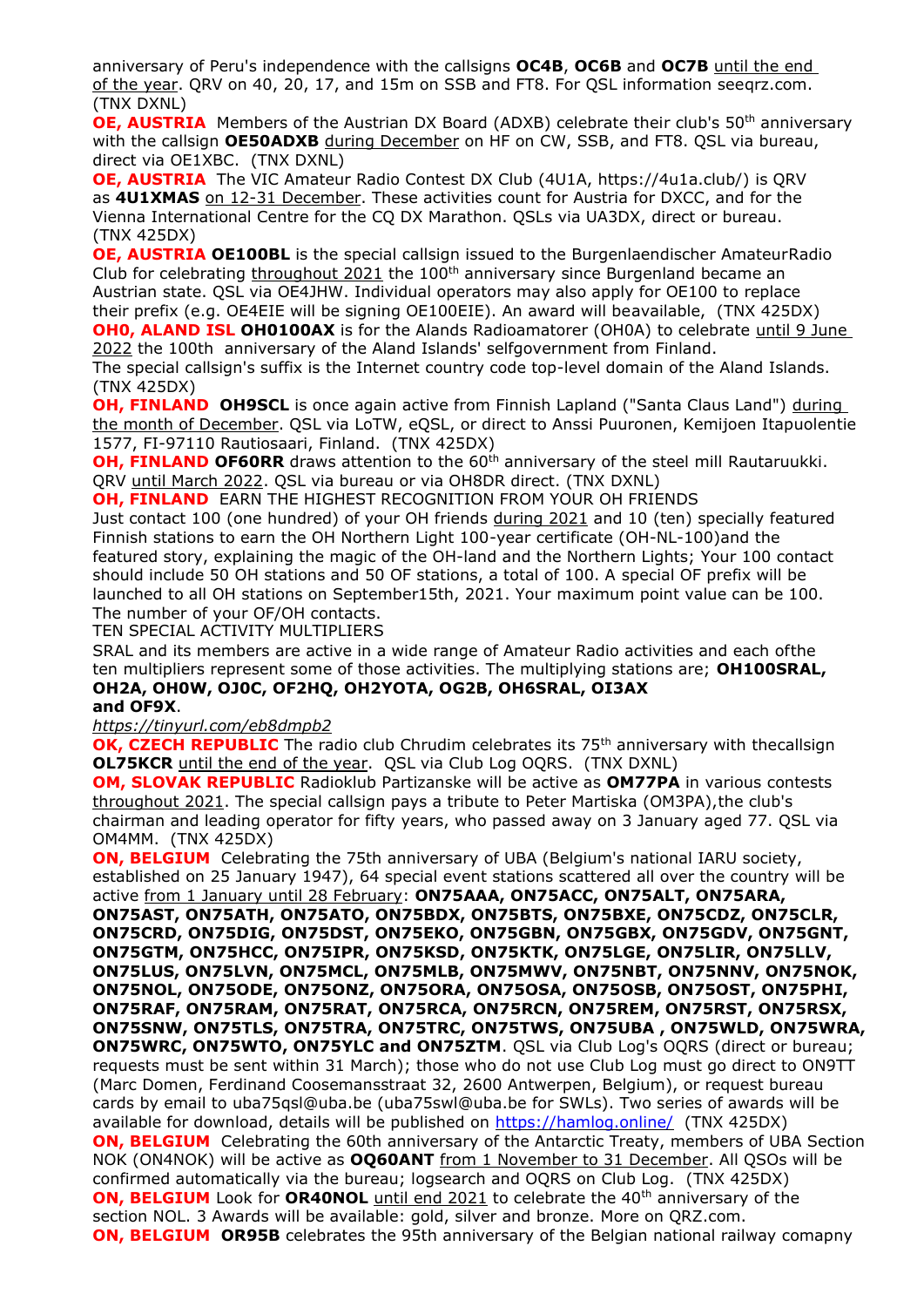until the end of 2021. QSL via OR4K (B). (TNX DXNL)

**OZ, DENMARK** Radio amateurs around the world can obtain an anniversary award by having contacts using CW, Phone or Digital modes with SES **OZ5ØDDXG** during 2022.

The anniversary callsign may be contacted once a month, on each band and with each modulation type. Each approved contact counts 1 point.

The award can be sent by e-mail (free of charge) or by postal mail for 10 USD. Application is sent to award manager OZ4CG Carsten – *oz4cg@live.dk*

**OZ, DENMARK** Frank/5P2BA will be active with the callsign **XP1SC** from Denmark and maybe other European countries (not from Greenland) between Nov. 25 and Jan. 6 next year. QSL via OZ2CBA. (TNX DXNL)

**PA, THE NETHERLANDS** Special callsigns **PA21XMAS** and **PD21SANTA** will be active on 1-31 December, while **PD22HNY** will be QRV from 1 December through January. QSL cards will not be issued, but a certificate will be available for download. (TNX 425DX)

**PA, THE NETHERLANDS** Hans, PA7HPH will be using special callsign **PC19VACCIN** from 13 November to 31 December. See qrz.com for more information about this activity. QSL via PA7HPH (bureau preferred). (TNX 425DX)

**PA, THE NETHERLANDS** Special callsigns **PC375BR** (operated by PC2LR), **PD375OO** (operated by PD4L), **PA375KL** (operated by PC2F) and **PA375YN** (operated by PA7ML) will celebrate the 375th anniversary of Brooklyn until the end of the year. Named after the Dutch town of Breukelen, the most populous of New York City's boroughs was settledin 1646 by the Dutch West India Company for their colony of New Netherland. (TNX 425DX) [http://lea.hamradio.si/scc/diploma\\_30let/index\\_eng.htm](http://lea.hamradio.si/scc/diploma_30let/index_eng.htm)

**S5, SLOVENIA** Special event station **S522PMC** will be active from 3 December to 2 January 2022 to promote the PMC Contest, sponsored by the Radio Club Slovenj Gradec (S59DCD). All QSOs will be confirmed via the bureau. The International Association of Peace Messenger Cities was established in 1988 to recognize and encourage the role and responsibility cities have in creating a culture of peace. The PMC Contest, promoting contacts between stations located in the Peace Messenger Cities and the rest of the world, will be held on 1-2 January. (TNX 425DX)

**S5, SLOVENIA** The Slovenian Amateur Radio Union will celebrate the 30<sup>th</sup> anniversary of Independence with a special award. For this event only until end 2021, the Slovenianamateur radio stations can use special call signs. Those will add the number »**30**« into the suffix. For example: S50ZZ will be S5030ZZ, S51A will be S5130A, S57XXX will be S5730XXX etc. In order to obtain the award a foreign amateur radio station must have at least 30 contacts with an S5 stations (regular and special call signs apply), out ofwhich 10 or more with special prefixes (»30«). The use of any band/mode counts for the Award. Applications to [scc@hamradio.si](mailto:scc@hamradio.si) **SM, SWEDEN** During 2021, **SD400SU** celebrates the 400<sup>th</sup> anniversary of the city Sundsvall. Operators are the members of the Sundsvall Amateur Radio Club (SK3BG).QSL via SM3NXS

(d/B), Club Log OQRS. (TNX DXNL)

**SM, SWEDEN SK75AT** is the special call for the Foreningen Umea Radioamatorer Club (SK2AT) to celebrate its 75<sup>th</sup> anniversary until end 2021. The logs will be uploaded to LoTW and Club Log. (TNX 425DX)

**SP, POLAND** Special callsign **SO39SYBIR** will be active until 10 February 2022 to promote the newly inaugurated Sybir Memorial Muse- um in Bialystok.QSL via SP4PZM. (TNX 425DX) **SP, POLAND SN0ZOSP** and **SN100ZOSP** celebrate the 100<sup>th</sup> anniversary of the Association of the Voluntary Fire Brigades of the Republic of Poland until February 5,2022. QSL for SN0ZOSP via SP9ODM, SN100ZOSP via SP9SPJ. (TNX DXNL)

**SP, POLAND HF100LEM**, operating from Krakow, marks the 100th birthday of thePolish writer Stanislaw Lem during 2021. QSL via SP9PKZ. (TNX DXNL)

**SV, GREECE** Amateur radio operators from Greece have been granted permission to use special prefixes until end  $2021$  to celebrate the  $200<sup>th</sup>$  anniversary of the Greek Revolutionof 1821 which led to the formation of modern Greece. The special prefixes do not differentiate the call areas: Class 1 licensees can replace SV# with **SX200** (e.g.

SX200AEL is SV2AEL, while SX200RMA is SV8RMA and SX200COL is SV9COL), Class 2 licensees can replace SY# with **SY200**, club stations can replace SZ# with **SZ200**. (TNX425DX) **SV, GREECE** 200 Years of Greek Independence Award On air during 2021.

The Greek War of Independence, also known as the Greek Revolution (Greek: Ελληνική Επανάσταση, Elliniki Epanastasi; referred to by Greeks in the 19th century as simply the Αγώνας, Agonas, "Struggle", was a successful war of independence waged by Greek revolutionaries against the Ottoman Empire between 1821 and 1830. Any Greek station, foreigners Greeks or friends of Greece all over the world may join "200 Years of Greek Independence Award". All mode and types of QSO are valid. Award manager is SV2RCK. <https://sv2rck.gr/200YEARS/>

**SV, GREECE SZ200P** is a special callsign for the Radio Amateur Association of Western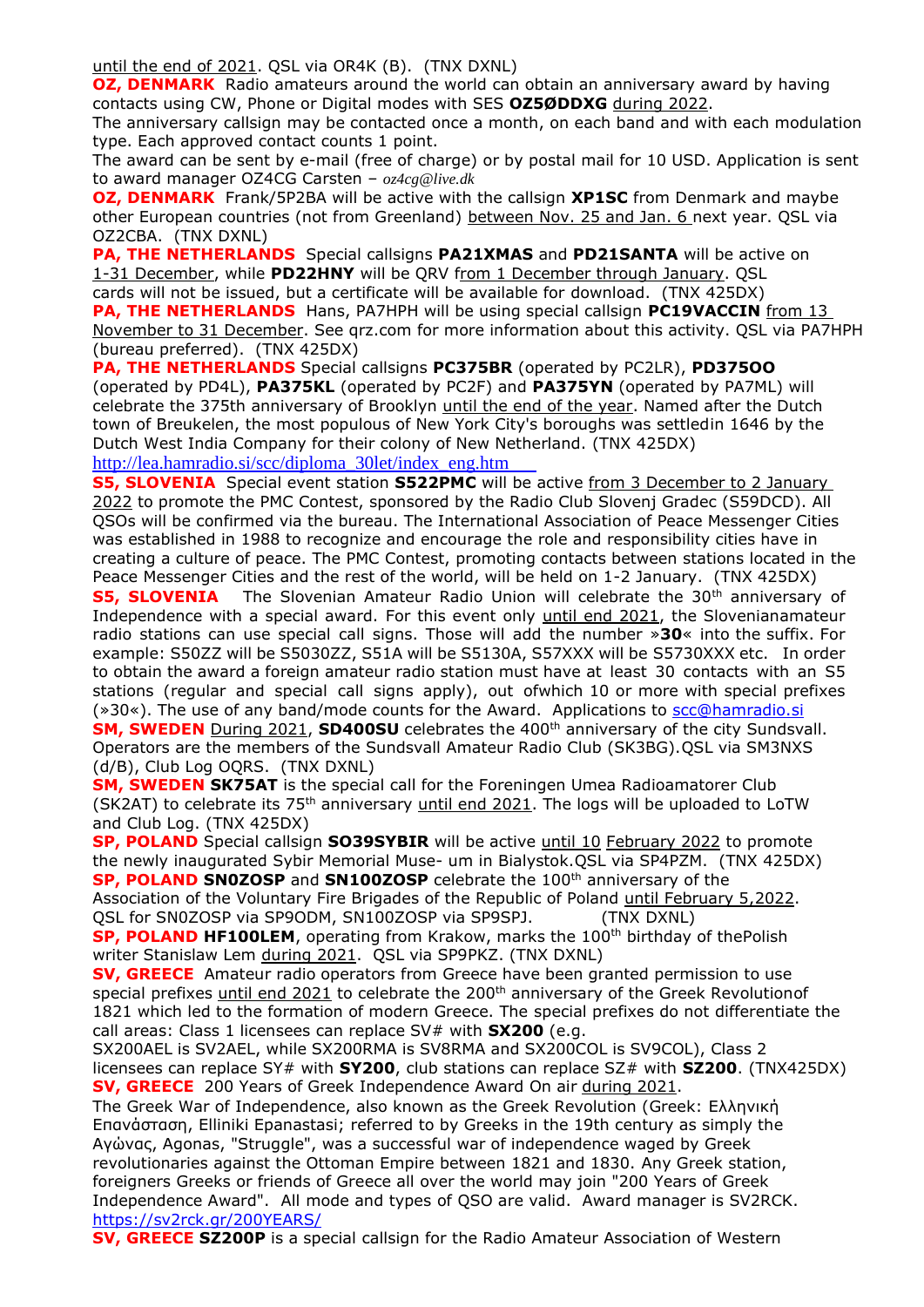Peloponnese to celebrate the 200th anniversary of the Greek Revolution of 1821. Activitystarted on 9 April and will go through the end of the year. QSL via LoTW and eQSL. (TNX425DX)

**UA, RUSSIA**Special callsigns **R2022NY, R22HNY, RA22NY, RG22NY, RJ22NY, RK22NY, RL22NY, RM22NY, RO22NY, RQ22NY, RT22NY, RW22NY, RX22NY and RY22NY** will be active from 25 December to 14 January for the "Russian New Year 2022" radio marathon organized for the sixth year in a row by the Miller DX Club. QSLs via RQ7L. A number of certificates will be available. (TNX 425DX)

**UA, RUSSIA** Celebrating the 60<sup>th</sup> anniversary of the Antarctic Treaty, the Russian Robinson Club will operate twelve special callsigns from Russia (**R60ANT**, **RA60ANT**,**RB60ANT**, **RC60ANT**, **RG60ANT**, **RJ60ANT**, **RK60ANT**, **RL60ANT**, **RN60ANT**,

**RT60ANT**, **RU60ANT** and **RZ60ANT**), plus **RI60ANT** from the Antarctic continent on 1 October-31 December. QSL for all call- signs via Club Log's OQRS (preferred), or via RZ3EC. (TNX 425DX)

**UR, UKRAINE** In addition to callsigns already mentioned (DXNL 2263), there are more special calls celebrating Ukraine'S independence until the end of 2021: **EM30UARL,**

**EM30AUARL, EM30BUARL, EM30CUARL, EM30DUARL, EM30EUARL, EM30FUARL, EM30GUARL, EM30HUARL, EM30IUARL, EM30KUARL, EM30LUARL, EM30MUARL, EM30NUARL, EM30PUARL, EM30QUARL, EM30RUARL, EM30SUARL,EM30TUARL, EM30VUARL, EM30WUARL, EM30XUARL, EM30YUARL, EM30ZUARL** and **EM30LRU**. For QSL information see qrz.com. (TNX DXNL)

**UR, UKRAINE** Nikolay UX0FF celebrates his 50<sup>th</sup> year on the air with the callsign **EO50FF** during 2021. QSL via UX0FF direct or bureau, LoTW, eQSL.

**UR, UKRAINE EM60KTS** marks the Antarctic Treaty System until end 2021. QSL viaIK2DUW (d), Club Log. (TNX DXNL)

**UR, UKRAINE** The radio club Pryluky (UR4RZX) marks its 10th anniversary with the callsign **EN10RKP** between Dec. 15 and Jan. 31. An award is also available. QSL via bureau and UV3RT (d). (TNX DXNL)

**UR, UKRAINE** Members of the school radio club UT1KWA celebrate their club's 20<sup>th</sup> anniversary with the callsign **EO20KWA** until end 2021. QSL via IK2DUW and Club Log.(TNX DXNL) **UR, UKRAINE** Special calls **EM150PLU**, **EN150PLU** and **EO150PLU** are active during 2021 to commemorate the 150<sup>th</sup> anniversary of the birth of Lesya Ukrainka (1871-1913), one of

Ukrainian literature's foremost writers. QSL via operator's instructions. (TNX 425DX) **VE, CANADA** The Signal Hill National Historic Site is the location where Guglielmo Marconi

received the very first wireless transatlantic message on 12 December 1901. Commemorating the 120th anniversary of that historic event, the Society of Newfoundland Radio Amateurs will operate special callsign **VD1M** on 1-31 December. QSL via Club Log's OQRS, or direct to VO1IDX. (TNX 425DX)

**VE, CANADA** Special callsign **VX3INSULIN** will be active on 1-31 December to mark the 100th anniversary since a team of researchers at the University of Toronto discovered insulin. The operations will be primarily digital, with FT8 and FT4 being the dominant modes of use. QSL via VE3NOO (direct or bureau) and eQSL. (TNX 425DX)

**VK, AUSTRALIA VI50SG** celebrates the 50th anniversary of the St. George AmateurRaio Society until the end of 2021. QSL via VK2LE (d/B), eQSL. (TNX DXNL)

**VR, HONG KONG** As one of the most popular icons in modern history, the legendary martial arts master Bruce Lee still inspires people worldwide more then 47 years after hispassing. His great achievements transcend territories, time and disciplines. His charisma radiated from the silver screen, his prowess amazed the martial arts community, his profound legacy lives on forever in the hearts of people. To salute the all-time superstar,

Hong Kong 1555th Kowloon Group (VR2CS) presents a Special Event

call **VR2BLEE** operated by Igor VR2ZQZ. Operation until end January 2022.

**YB, INDONESIA 7B2C**, **7B2E**, **7B2T**, **7B2H**, and **7B2O** draw attention to the Javanese-Hindu Ceto Temple, built in 1475. QRV until the end of October in 2022 on 80, 40, 20, 15, and 10m (SSB, FT8). QSL via eQSL. (TNX DXNL)

**YU, SERBIA** Members of the Serbian CW Club are active as **YT165TESLA** until the end of the year to commemorate the 165th anniversary of the birth of Nikola Tesla (10 July 1856). QSL via the bureau, LoTW, or direct to YU1MM. (TNX 425DX)

**YU, SERBIA** Members of the Amateur Radio Club Novi Sad celebrate their city's statusas European Capital of Culture 2022 with the callsign **YU2022NS** until Dec. 30. QSL viaYU7BPQ. (TNX DXNL)

**YV, VENEZUELA** During 2021, **YW200BC** commemorates the Battle of Carabobo 200years ago, which paved the way for Venezuela's independence. QRV on 80-10m on CW,SSB, and digital modes. QSL via YV4KW. (TNX DXNL)

**ZL, NEW ZEALAND ZL25NZ** is the special callsign for Jacky, ZL3CW to celebrate the 25<sup>th</sup>